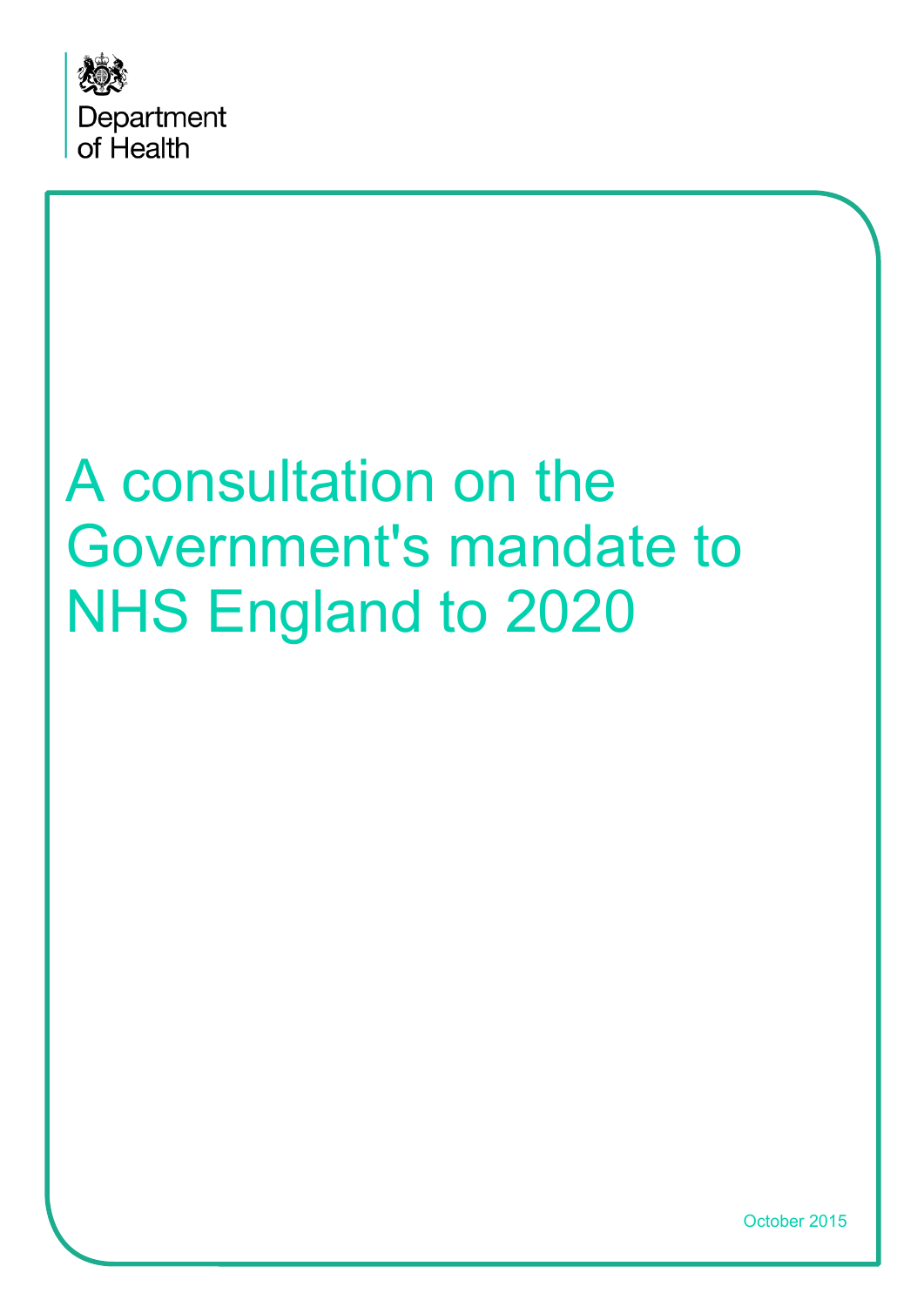**The consultation on the Government's mandate to NHS England to 2020** 

You may re-use the text of this document (not including logos) free of charge in any format or medium, under the terms of the Open Government Licence. To view this licence, visit [www.nationalarchives.gov.uk/doc/open-government-licence/](http://www.nationalarchives.gov.uk/doc/open-government-licence/)

© Crown copyright

Published to gov.uk, in PDF format only.

[www.gov.uk/dh](http://www.gov.uk/dh)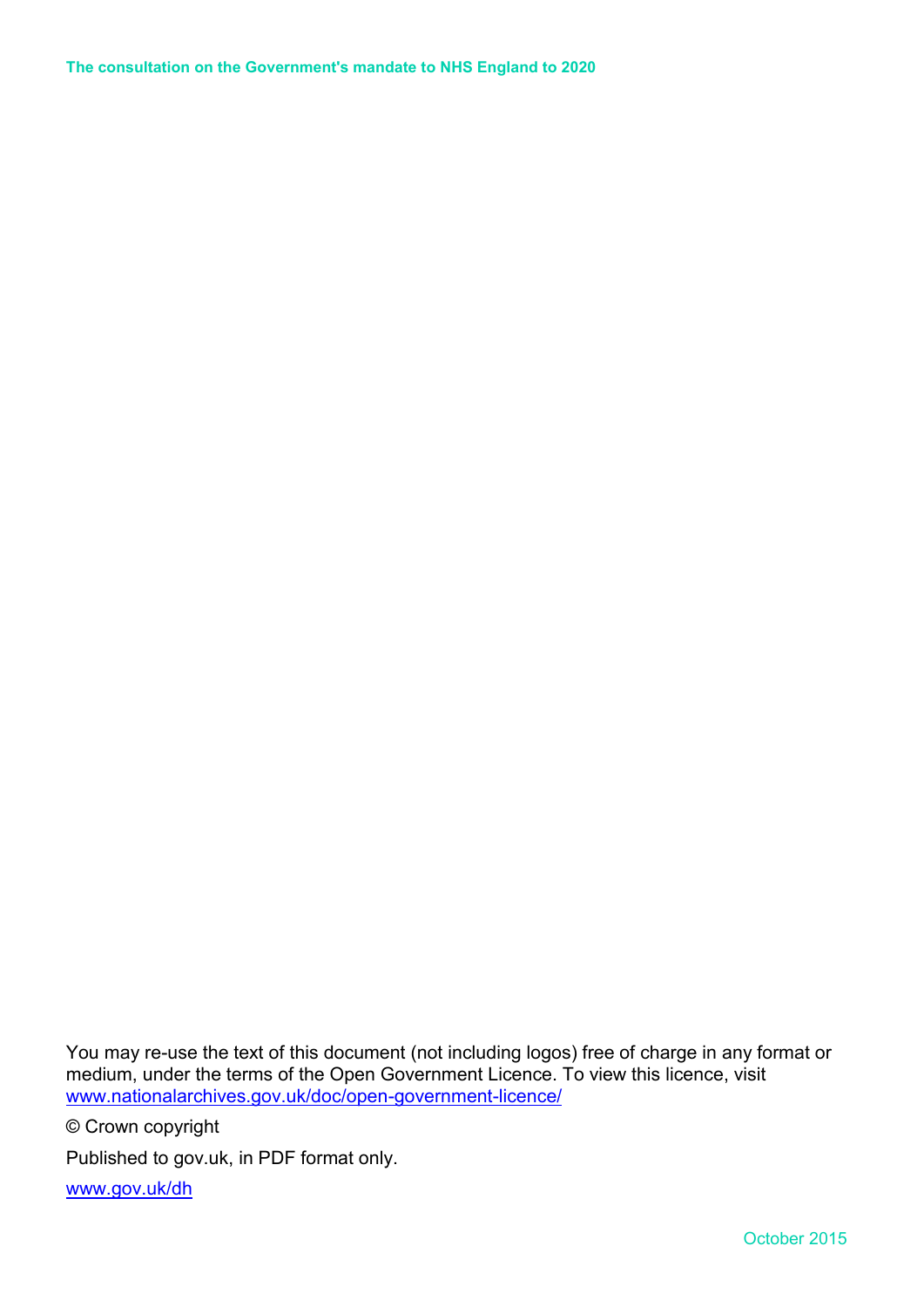## <span id="page-2-0"></span>**Contents**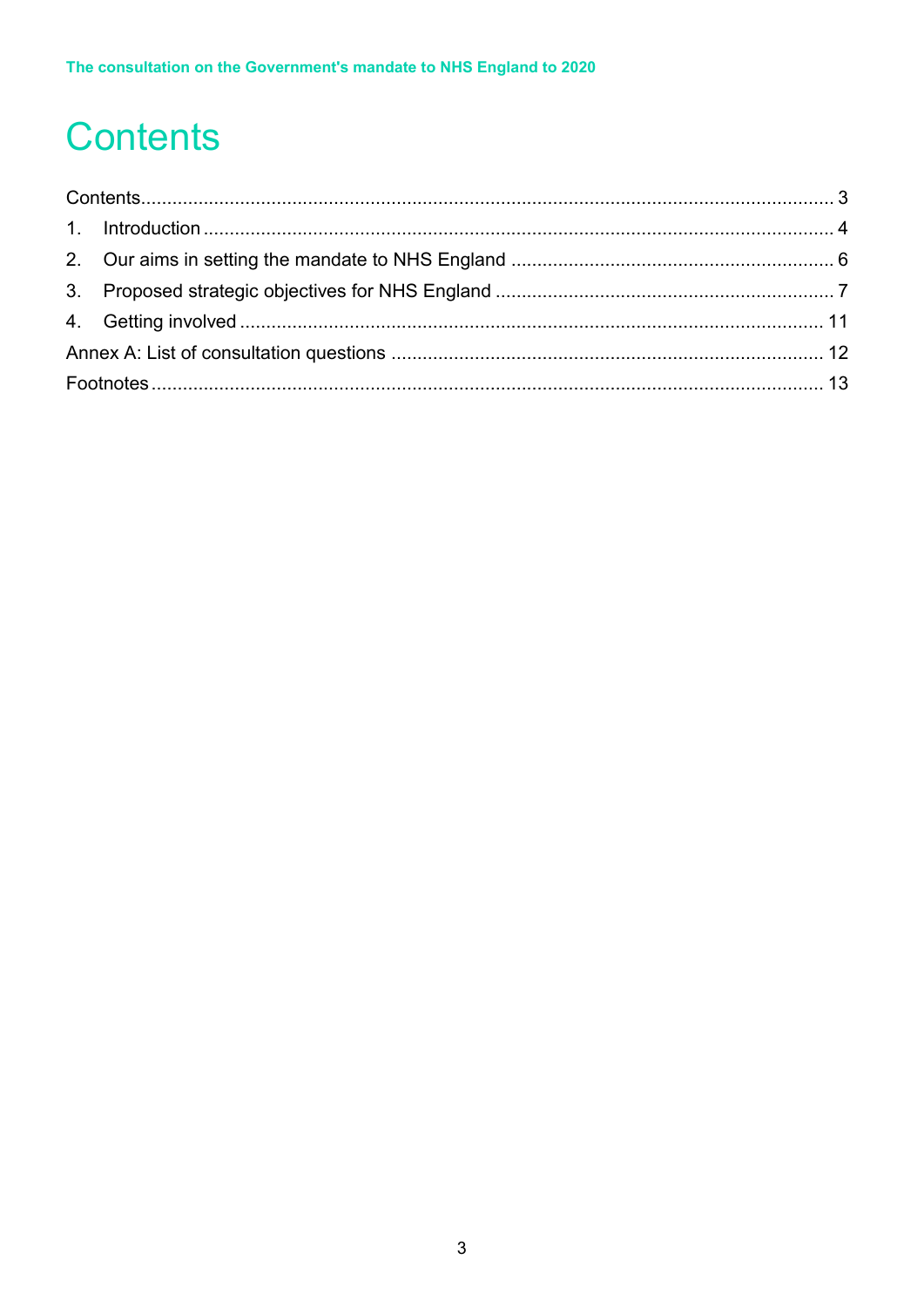### <span id="page-3-0"></span>1. Introduction

#### A mandate to NHS England

- 1.1. NHS England is responsible for arranging the provision of health services in England. The mandate to NHS England sets the Government's objectives for NHS England, as well as its budget.<sup>i</sup> In doing so, the mandate sets direction for the NHS, and helps ensure the NHS is accountable to Parliament and the public. Every year, the Secretary of State must publish a mandate to ensure that NHS England's objectives remain up to date.<sup>ii</sup>
- 1.2. A new mandate to NHS England is due to be published later this year, to take effect from April 2016. The Government is currently carrying out a Spending Review (SR), which will determine the budget for the NHS. It is due to conclude on 25 November 2015. The new mandate will be published after the completion of the SR and will inform planning guidance for the NHS.
- 1.3. This year, every government department is producing a plan setting out its objectives to 2020 and how it will achieve them. The Department of Health's plan will inform the objectives for its arm's length bodies, including the mandate to NHS England.
- 1.4. This consultation document sets out, at a high level, how the Government proposes to set the mandate to NHS England for this Parliament. The mandate itself will be finalised in light of consultation responses and subject to the outcome of the SR. Further detail underpinning each objective comprising the long-term aspiration to 2020, in-year deliverables and metrics to measure progress, will be agreed once the SR is complete and the funding settlement for the NHS is known.

#### Challenges facing the health and care system

- 1.5. The challenges for the NHS today are those facing healthcare across the world: how the NHS evolves to support people living longer and with more complex health conditions, and how we adapt to the opportunities presented by the advance of science and technology.
- 1.6. It's not enough just to have the right values in the NHS. We need the right plan for the future. The coalition government gave the NHS important freedoms to develop its own plan. NHS England and its partners in other arm's length bodies have done just that, with the NHS Five Year Forward View.
- 1.7. Because of our long-term plan for a strong economy, this Government backs this longterm plan for a strong NHS. We will continue to increase spending in real terms every year in this Parliament, rising to at least an extra £10 billion a year by 2020.
- 1.8. In return, people need to have the confidence that the highest quality NHS services will be there when they need them. In the new mandate to NHS England for 2016/17, the Government will be entrusting NHS England with the NHS budget to help deliver the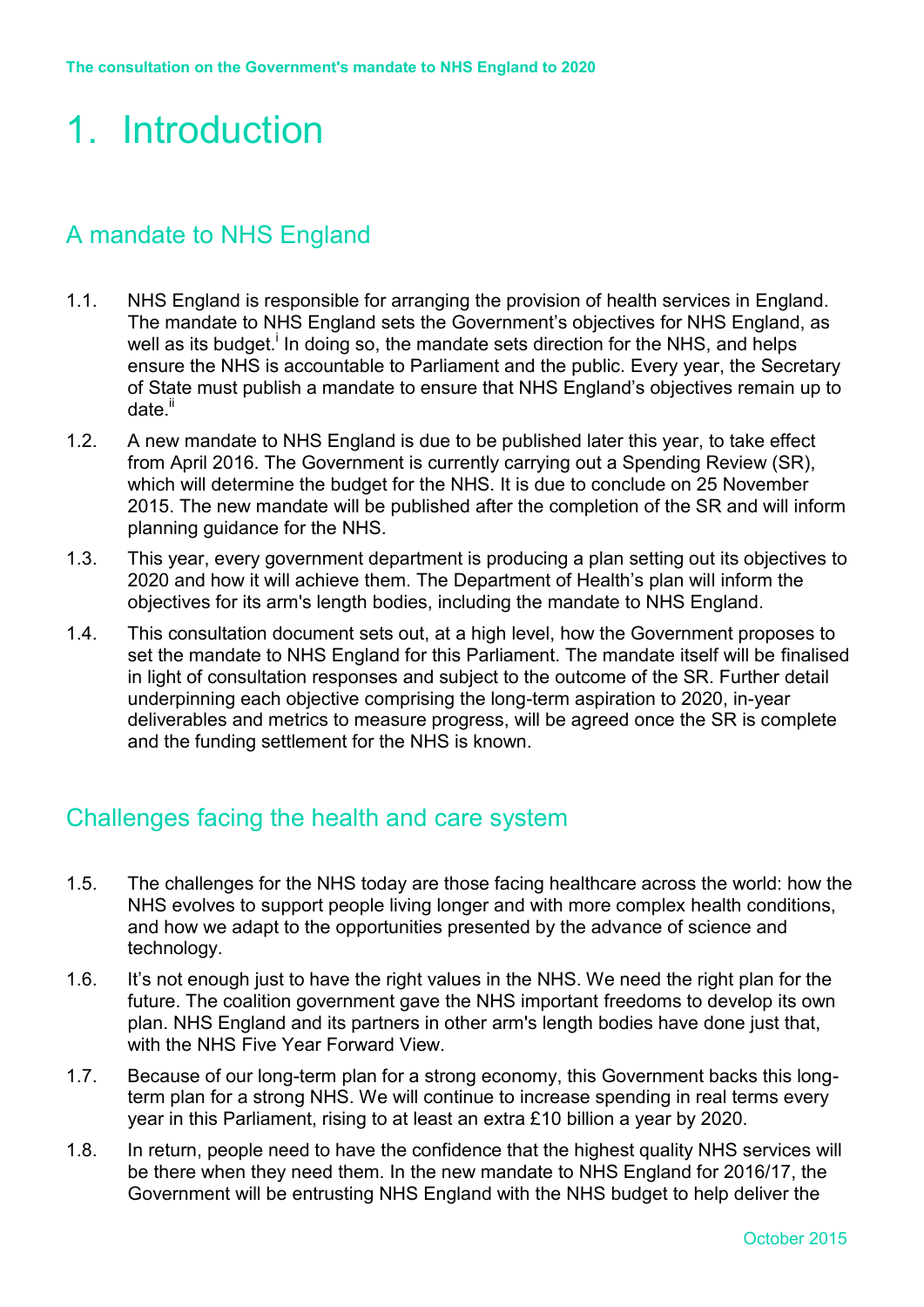Five Year Forward View, and meet the evolving needs of the population in a way that is sustainable now and into the future.

1.9. At the same time, we want to develop a new relationship between the NHS and the public. People should be given more power and control over the care that is provided to them so that services are arranged around their needs and they are supported to manage their own health.

### The Government's priorities

- 1.10. The new mandate will be based on the priorities this Government believes are central to delivering the changes needed to ensure that free healthcare is always there whenever people need it most. Our priorities for the health and care system as a whole are:
	- **Preventing ill health and supporting people to live healthier lives.** The escalating demands of ill health driven by our lifestyles also threaten the long-term sustainability of the NHS. It's a priority to help people to live healthier lives by tackling obesity and preventable illness, and to improve quality of life for people with long-term conditions such as diabetes and those with dementia.
	- **Creating the safest, highest quality health and care service**, by securing high quality health and care services and 7-day hospital care to improve clinical outcomes.
	- **Maintaining and improving performance against core standards while achieving financial balance**, by ensuring the NHS meets the needs of patients and operates within its budget.
	- **Transforming out-of-hospital care, ensuring services outside hospital settings are more integrated and accessible.** As part of a new patient guarantee, this means by 2020, we will ensure every patient has routine access to a GP in the evenings and at weekends, as well as effective 24/7 access to urgent care. We will also strive to reduce the health gap between people with mental health problems and the population as a whole.
	- **Driving improvements in efficiency and productivity** by reducing waste and inefficiency to ensure every penny delivers the maximum possible benefit to patient care.
	- **Supporting research, innovation and growth**, and influencing global health priorities.
- 1.11. Delivering these priorities will require contributions from all parts of the health and care system. As leader of the commissioning system, NHS England has a central role to play. This consultation document sets out how the Government proposes to set objectives for NHS England that reflect its contribution to these ambitions in the new mandate to NHS England for 2016/17 and beyond.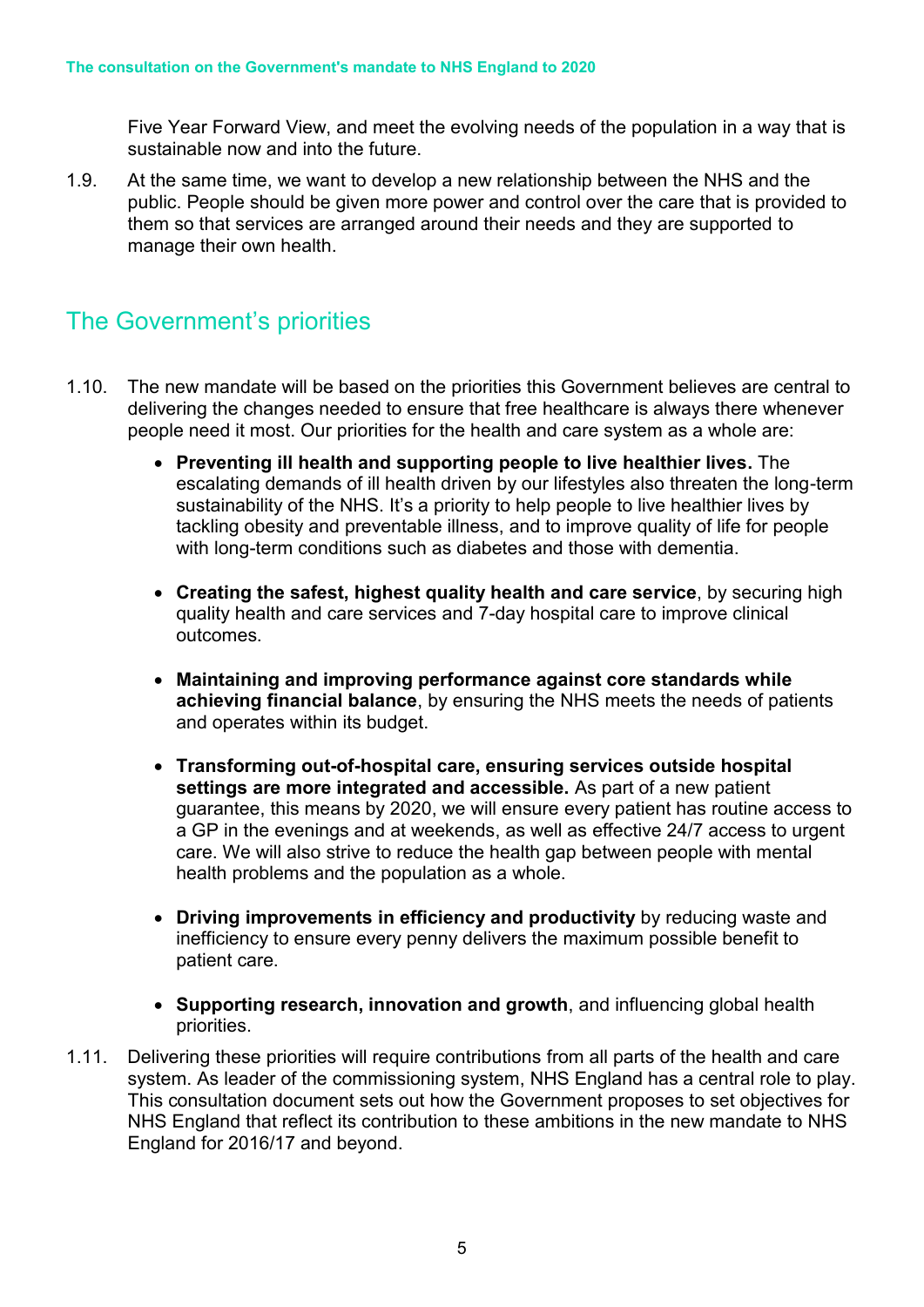### <span id="page-5-0"></span>2. Our aims in setting the mandate to NHS England

- 2.1. In setting a new mandate to NHS England our core aims are to:
	- **Set out NHS England's contribution to our goals for the health and care system as a whole, in line with this Government's manifesto commitments.** We will hold NHS England to account for meeting its objectives, which will be underpinned by key yearly deliverables and metrics, to be agreed following the SR. We will assess NHS England's performance against these deliverables and metrics, alongside improvement in outcomes measures. This will be reflected in Secretary of State's annual assessment of NHS England. In turn, we expect NHS England to ensure Clinical Commissioning Groups (CCGs) play their part in delivering the mandate.
	- **Endorse the NHS's own plan for change, the Five Year Forward View.** Implementation of the Five Year Forward View depends on the collective leadership of NHS organisations, including NHS England and national and local partners. The Government will use the mandate to hold NHS England to account for its leadership of and contribution to delivery of the Five Year Forward View.
	- **Set a mandate that is more strategic, clearer and more accessible to the public.** The mandate is not just a means of accountability between the Department and NHS England, but a way of supporting transparency between the NHS and the public. We propose that the mandate focuses on the most strategically important objectives for the health service. The NHS Outcomes Framework will continue to set the long-term, strategic measures of progress against health outcomes for the population, to be complemented at local level by new measures of comparative quality for local CCG populations.
	- **Set a mandate with a long-term duration.** Subject to the Government's SR this would mean setting the budget, and therefore CCG allocations, for three or more years. This should enable the system to plan more effectively to deliver our longterm aims by providing the assurance of a multi-year budget. Annual milestones would be specified to support delivery of the longer-term aspirations.<sup>iii</sup>

**Question 1:** Do you agree with our aims for the mandate to NHS England?

**Question 2:** Is there anything else we should be considering in producing the mandate to NHS England*?*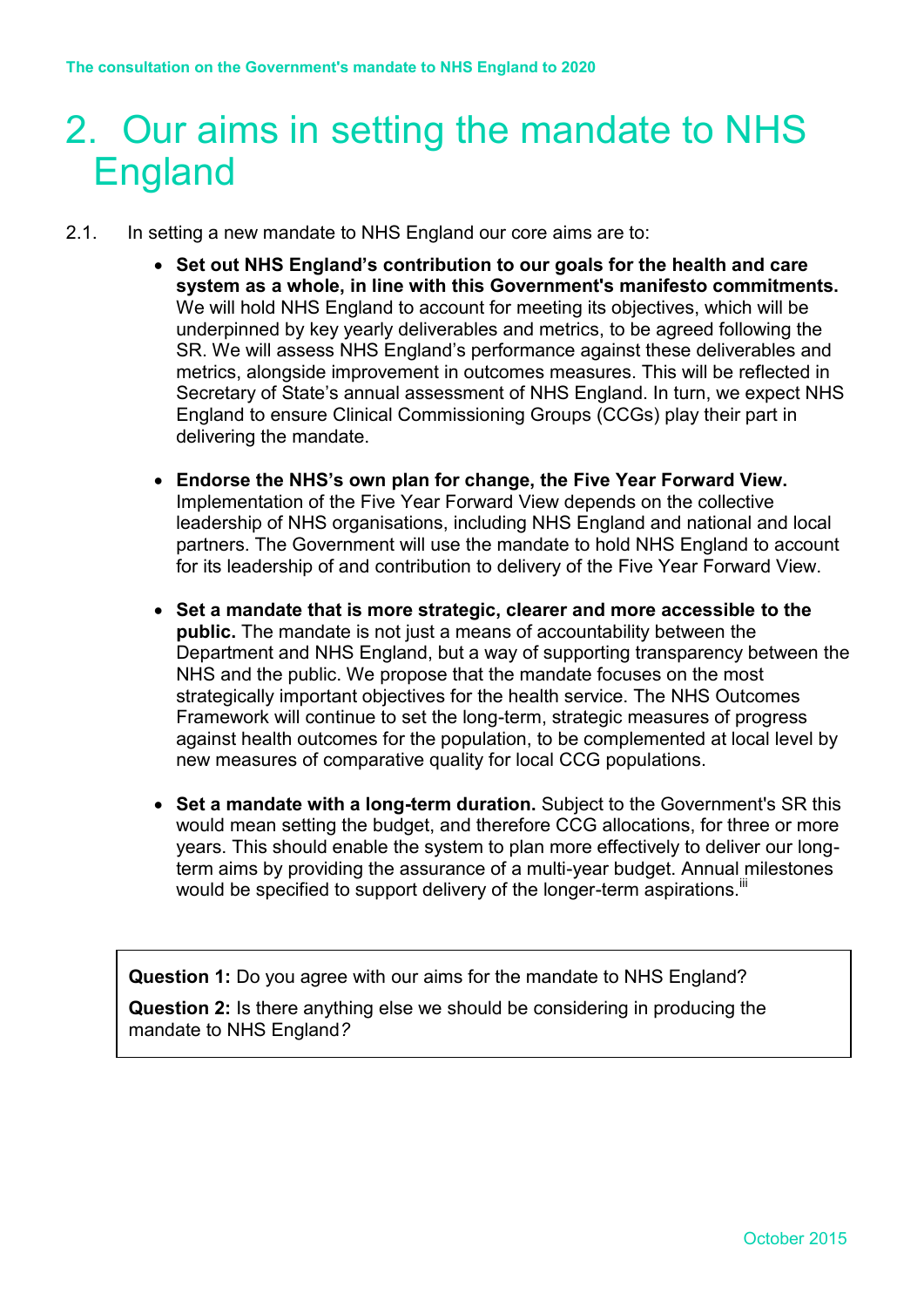### <span id="page-6-0"></span>3. Proposed strategic objectives for NHS England

3.1. This consultation sets out how we propose to set strategic objectives for NHS England based on the priorities we believe will be central to achieving improved outcomes.

#### Our overarching ambition: to improve outcomes

- 3.2. We propose that the overarching objective for NHS England is to continue to strive to improve, and reduce inequalities in, physical and mental health outcomes for all. To do this, we need transparency on the quality and outcomes of care.
- 3.3. The new mandate will, therefore, make clear that, as well as improving performance against the measures set out in the NHS Outcomes Framework which publishes outcomes at national level, we expect NHS England to work with CCGs and other partners to reduce variations in quality of care and outcomes at a local level.<sup>iv</sup>
- 3.4. Work is currently underway, informed by work undertaken by The King's Fund, to develop a new scorecard that will provide transparency about comparative quality of care and outcomes for different CCG populations. This will make it easier for local areas to see how their services and outcomes compare to others and make improvements. NHS England should support improvements in care in those areas where the scorecard shows that greatest progress is needed.
- 3.5. By 2020 we want to see improvements across all parts of the NHS Outcomes Framework, together with reduced variation in quality at a CCG population level. This should include measurable reductions in health inequalities in access to services, in people's experience, and in outcomes.
- 3.6. The Government will safeguard, uphold and promote the NHS Constitution, and the mandate will make clear that this is also required of NHS England.

**Question 3:** What views do you have on our overarching objective of improving outcomes and reducing health inequalities, including by using new measures of comparative quality for local CCG populations to complement the national outcomes measures in the NHS Outcomes Framework?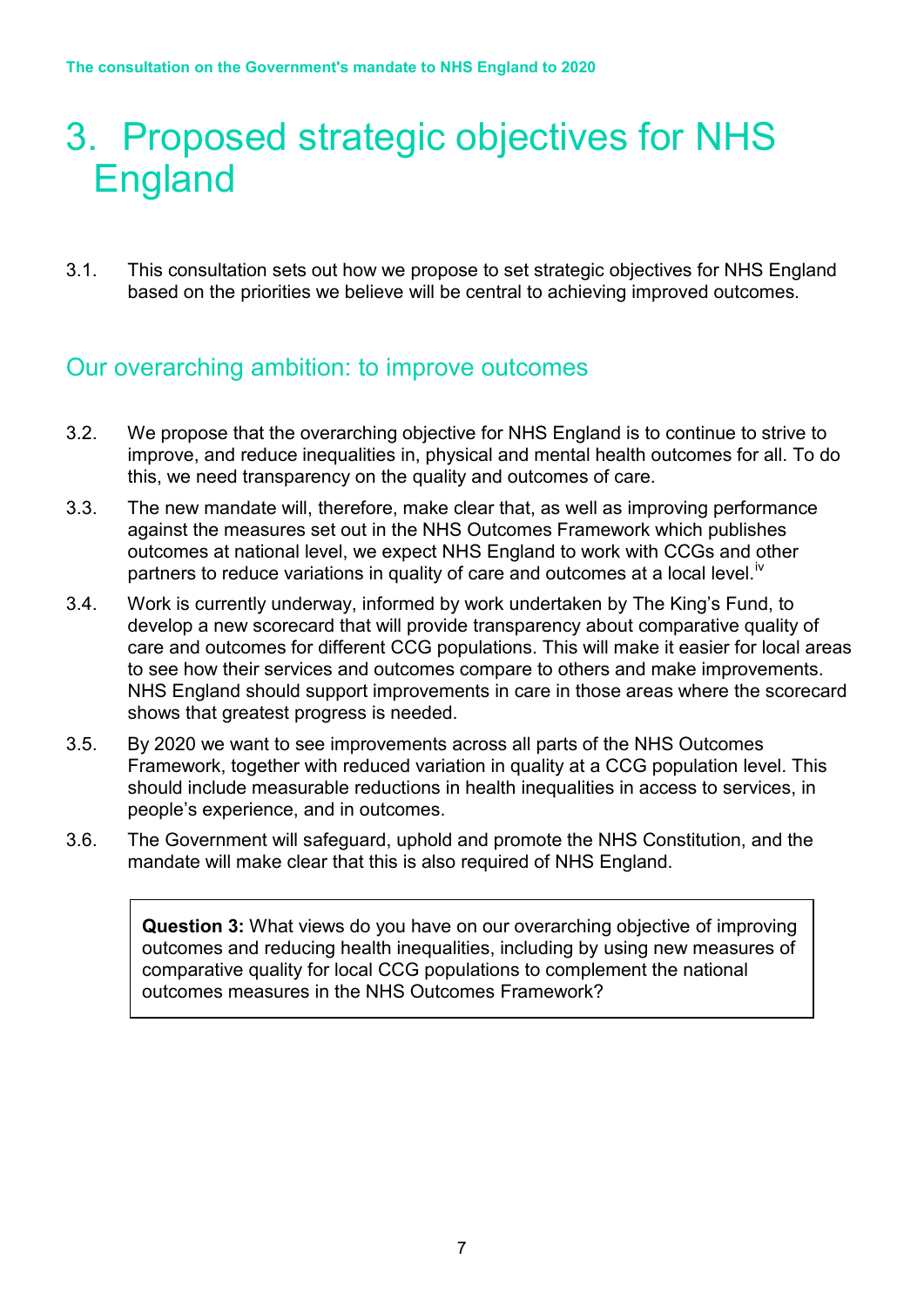#### Preventing ill health and supporting people to live healthier lives

- 3.7. The costs of obesity, smoking, alcohol and physical inactivity demand a renewed focus on public health and preventable diseases. The Government is committed to creating a healthier society by supporting and empowering people to take the right actions to reduce the risks to their health, with a particular focus on children and young people.
- 3.8. We fully support the focus in the Five Year Forward View on preventing avoidable ill health and premature mortality. We propose to set an objective for NHS England to work with partners to lead a step change in the NHS on prevention, including improving the delivery of interventions aimed at tackling obesity and diabetes.
- 3.9. We also want to see the quality of life improve for people living with long-term conditions and those with dementia. We expect NHS England to contribute to the delivery of the Prime Minister's Challenge on Dementia 2020 to transform dementia care support, awareness and research.

#### Creating the safest, highest quality health and care service

- 3.10. The heart of the Government's vision is a modern NHS working for everyone seven days of the week. Everyone deserves care that is safe, compassionate and effective, at all times and regardless of their condition. The NHS should meet the needs of each individual with a service where people's experience of their care is as important as their clinical needs and outcomes.
- 3.11. In hospitals, mortality rates for patients admitted over a weekend can be significantly higher than on a Wednesday, while the biggest numbers of seriously ill patients arrive at the weekend when hospitals are least equipped to handle them<sup>v</sup>. We want the NHS to be the safest healthcare system in the world, with a culture of transparency and learning comparable to the airline industry. We propose to set an objective for NHS England to support the NHS in this ambition, achieving the same safety of care irrespective of the day of admission.
- 3.12. The NHS should provide the best quality care for all. As part of this, we want NHS England to improve early diagnosis, services and outcomes for cancer patients, in particular survival rates, by taking forward the new strategy recommended by the Cancer Taskforce and by continuing the Cancer Drugs Fund. We will also expect NHS England to make further progress in creating a more person-centred NHS, in which people are empowered to shape and manage their own health and care, and can make meaningful choices to achieve better outcomes, particularly in maternity, long-term conditions and end of life care.
- 3.13. The mandate will set out that we expect NHS England to ensure the NHS is equipped and incentivised to seek, listen to and act on feedback in all its forms from patients and staff, including through the Friends and Family Test. Feedback is vital to improve services to deliver safe, high-quality care for all patients, particularly the most vulnerable.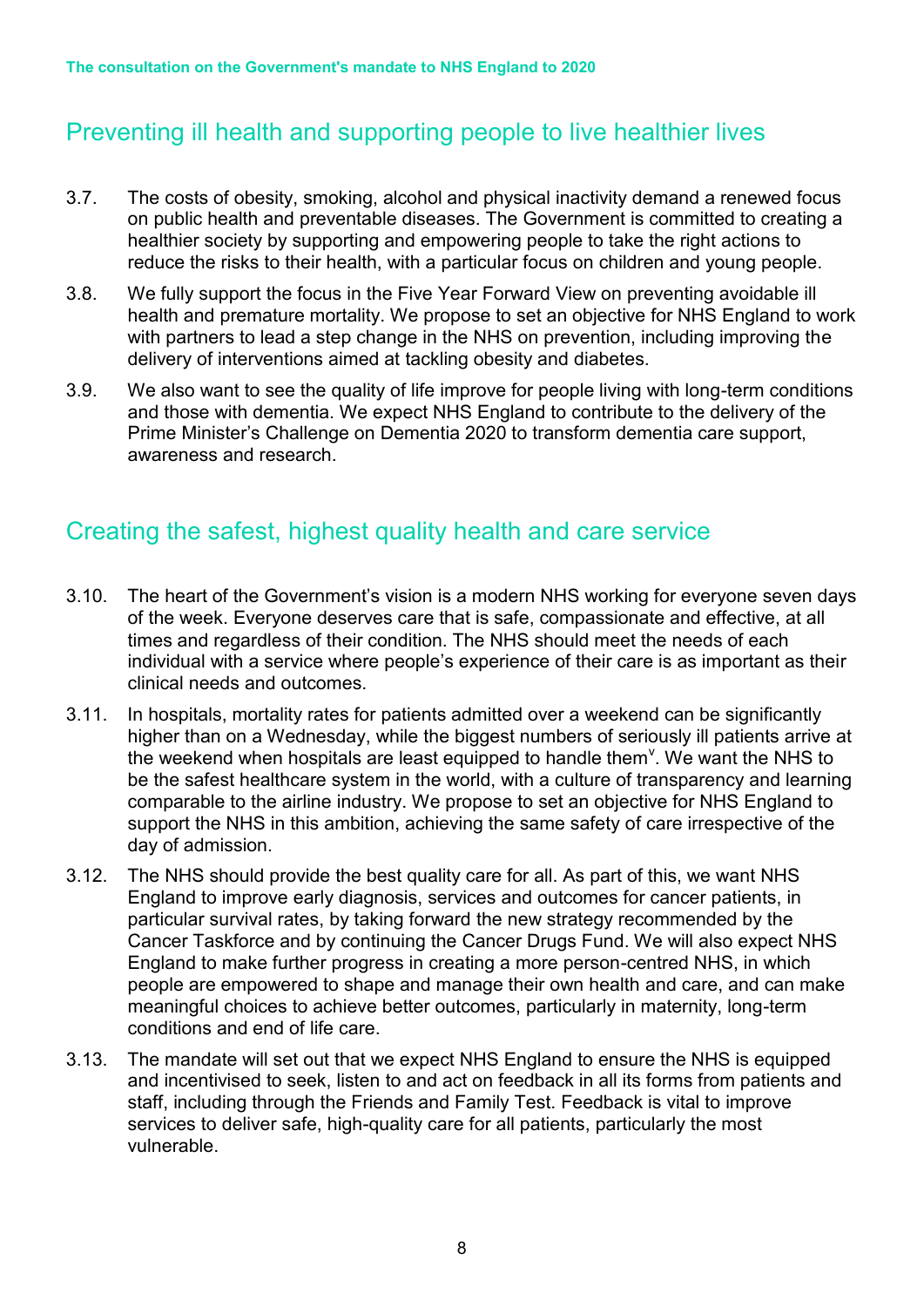#### Maintaining and improving performance against core standards while achieving financial balance

- 3.14. Our NHS should always provide the best care for everyone wherever they are and whenever they need it. People's demands of the NHS are growing with every year, and the service continues to provide care of a high standard, while also pushing for improvement where it is needed.
- 3.15. The Government has committed to real terms growth in the NHS budget to ensure that the service can continue to perform well over the next five years, with the capacity to deal with rises in demand during the winter months, and to play its part in any national emergency. A priority throughout the period of this Parliament will be to meet the standards set out in the NHS Constitution while restoring and maintaining financial balance across the NHS, among commissioners and providers<sup>vi</sup>.
- 3.16. We propose to set an objective for NHS England to support the NHS to maintain and, where possible, improve access to timely, quality services for all patients, while playing its part in achieving financial balance across the NHS.

#### Transforming out-of-hospital care

- 3.17. We want to transform the health and care system to ensure high quality care is accessible to everyone when and where they need it, with more services provided outside of hospital in the community and closer to patients' homes. The Five Year Forward View reinforces the need to join up primary care, community health services, mental health services and adult social care, to work alongside specialists in hospitals. These services need to tackle causes, not just symptoms; to treat the whole person, not just an individual ailment; and to be more proactive in supporting people with long-term health conditions to manage their health and avoid unnecessary hospital stays.
- 3.18. Our vision for a 7-day NHS will be supported by a strong system of general practice and greater integration with local authorities. As part of a new patient guarantee, we want everyone to have easier and more convenient access to GP services, including weekend and evening consultations, and effective 24/7 access to urgent care. People will have a right to a specific named GP who will be responsible for coordinating their care and making sure they get the right support in the right place at the right time. The Five Year Forward View sets out some of the key features of a new deal for GPs, identifying the need for more investment, a rapid expansion in the general practice workforce, and support for practices in introducing new ways of working.
- 3.19. We propose to set an objective for NHS England to support the transformation of out-ofhospital care using whole system approaches to ensure people get the right care in the right place at the right time. For 2016/17 this would also mean the continuation of the Better Care Fund.<sup>vii</sup>
- 3.20. Patients should only need to tell their story once. We need to ensure that information is shared effectively across health and care services to ensure patients do not need to explain their situation to multiple health and care professionals. Linked to this, NHS England should support the NHS to harness digital and technology to transform patients'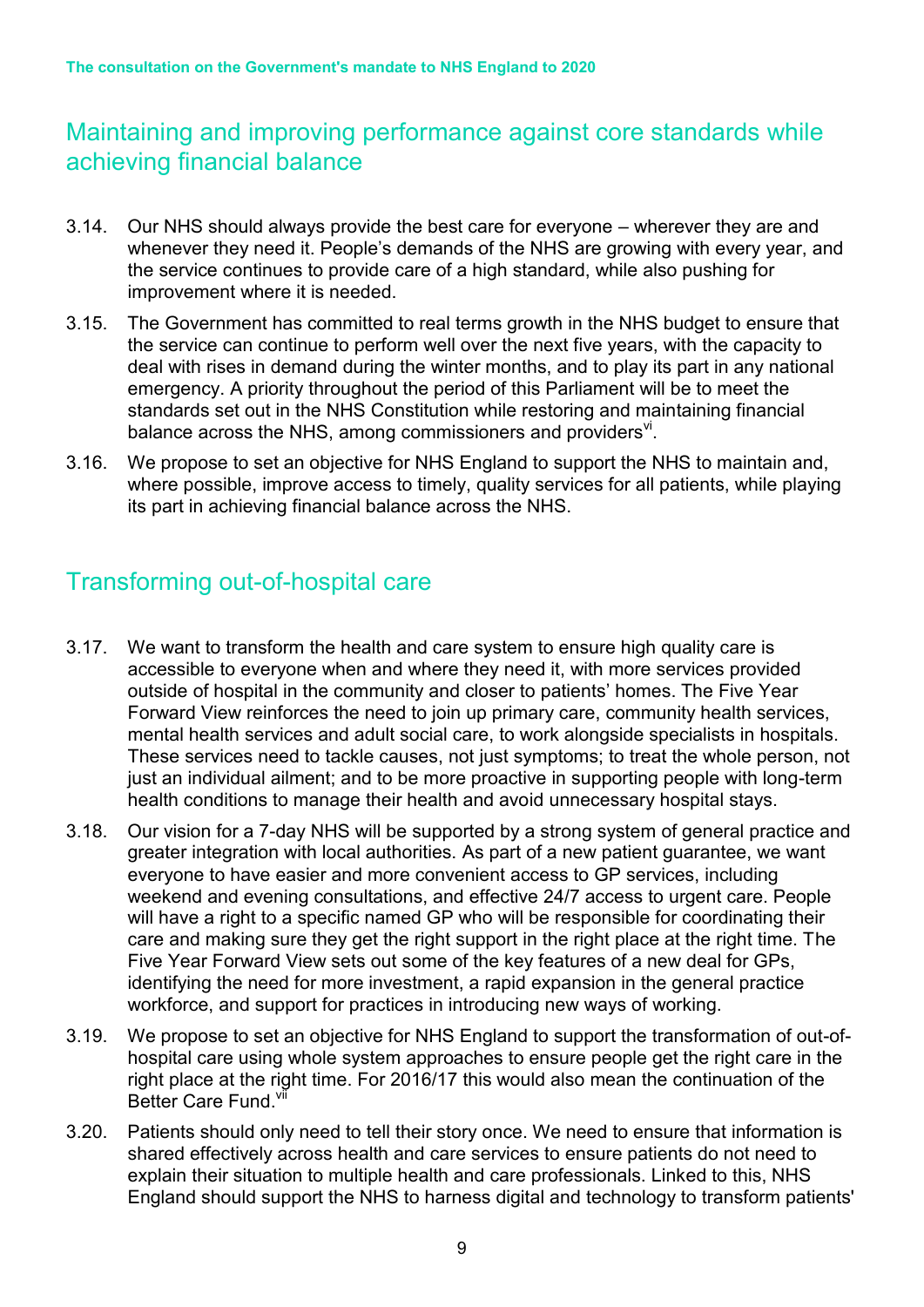access to and use of health and care, including online access to their personal health records.

3.21. Today one in four people in the UK have a mental health condition. Over half of all mental ill health starts before the age of 14 and 75 percent has developed by the age of 18. Mortality for those with learning disabilities is higher than for the general population with men dying on average 13 years sooner and women 20 years sooner. There is much more to be done to ensure mental and physical health are considered equal, while care for people with special educational needs and learning disabilities needs further improvement. We expect NHS England to strive to close the health gap between people with mental health problems, learning disabilities and autism and the population as a whole, and support people to lead full, healthy and independent lives. As part of this, we expect new mental health access and waiting time standards to be embedded and expanded and crisis care to be improved for people of all ages.

#### Driving improvements in efficiency and productivity

- 3.22. This Government will put the right measures in place to help spend taxpayers' money more efficiently and reduce waste – to help ensure every pound possible is spent on patient care. This ambition will never compromise the safety or quality of services. It will focus on encouraging the most productive ways of working throughout the NHS, managing demand and maximising income. Importantly, we will improve the productivity and effectiveness of our spending on medicines and pharmacy, and take greater advantage of digital and technology. Research shows the NHS is one of the most efficient health services, but we can make better use of the budget.
- 3.23. Meeting the demands of today's and tomorrow's patients depends on delivering the significant efficiencies at the heart of the Five Year Forward View, estimated by the NHS to be £22bn. Delivering this transformation is a major responsibility that will require tough decisions and tough actions. We propose to include an objective for NHS England to play a key role in supporting the NHS to live within its means.

#### Supporting research, innovation and growth

3.24. Just as a strong NHS depends on a strong economy, so a strong NHS can contribute to the growth of a strong economy, especially in health and life sciences. We propose to include an objective for NHS England to help the NHS promote growth, and to support and harness research and innovation to enable cost effective, transformative new treatments to reach patients more quickly. NHS England will play an important part, working with national and local partners, in contributing to reducing the impact of ill health and disability and promoting the role of work in improving health and wellbeing.

**Question 4:** What views do you have on our priorities for the health and care system?

**Question 5:** What views do you have on how we set objectives for NHS England to reflect their contribution to achieving our priorities?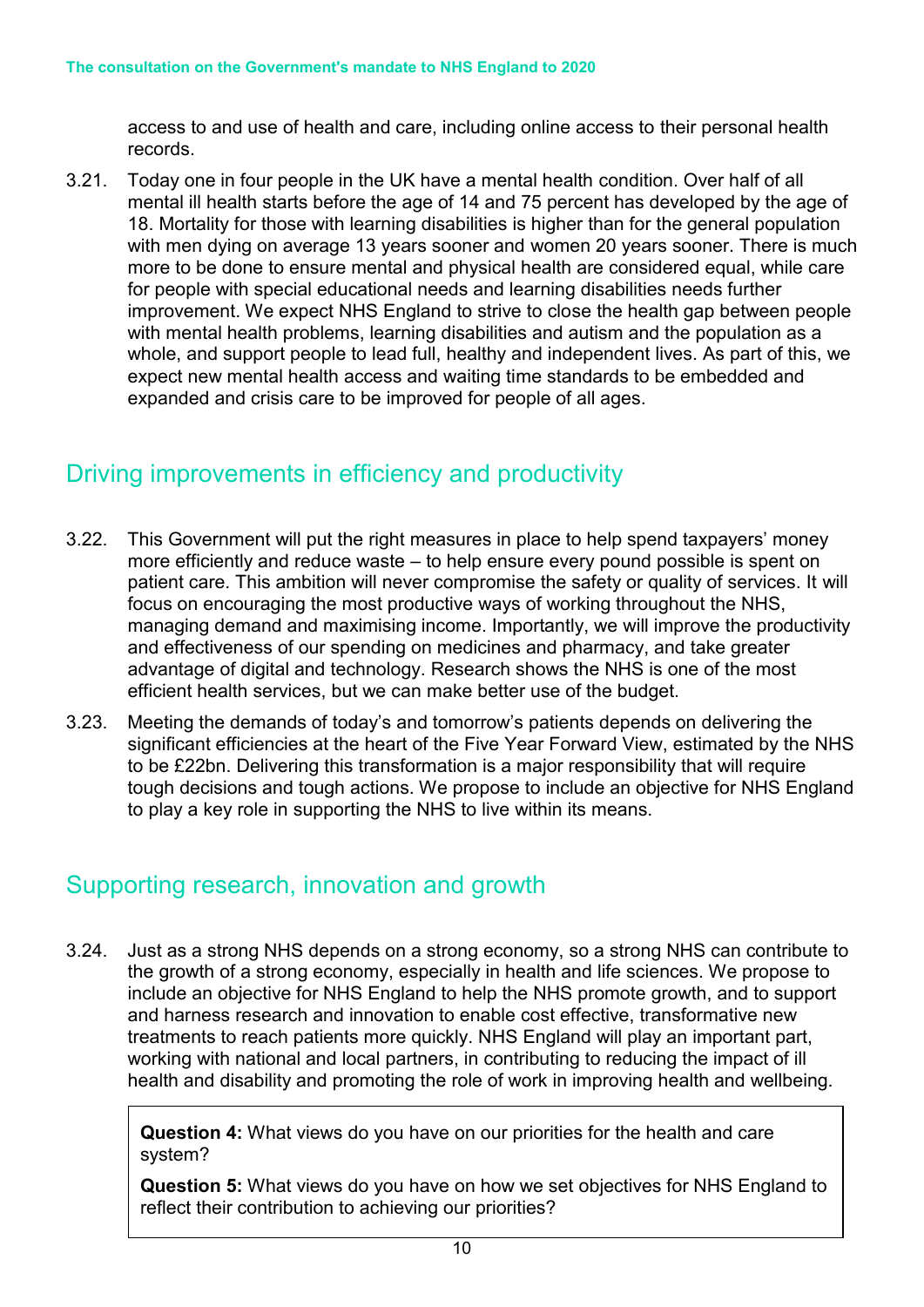### <span id="page-10-0"></span>4. Getting involved

- 4.1. We want to hear your views. The consultation questions that appear in this document are listed at Annex A. This consultation will run from 29 October 2015 to 23 November 2015. You can find out more and respond to this consultation at: [https://www.gov.uk/government/consultations/setting-the-mandate-to-nhs-england-for-](https://www.gov.uk/government/consultations/setting-the-mandate-to-nhs-england-for-2016-to-2017)[2016-to-2017.](https://www.gov.uk/government/consultations/setting-the-mandate-to-nhs-england-for-2016-to-2017)
- 4.2. You can contact us via: [mandate-team@dh.gsi.gov.uk.](mailto:mandate-team@dh.gsi.gov.uk)

#### Confidentiality of information

- 4.3. The Department will manage the information you provide in response to this consultation in accordance with the Department of Health's Information Charter. Vili
- 4.4. Information the Department receives, including personal information, may be published or disclosed in accordance with the access to information regimes (primarily the Freedom of Information Act 2000 (FOIA), the Data Protection Act 1998 (DPA) and the Environmental Information Regulations 2004).
- 4.5. If you want the information that you provide to be treated as confidential, please be aware that, under the FOIA, there is a statutory Code of Practice with which public authorities must comply and which deals, amongst other things, with obligations of confidence. In view of this it would be helpful if you could explain to us why you regard the information you have provided as confidential. If the Department receives a request for disclosure of the information we will take full account of your explanation, but we cannot give an assurance that confidentiality can be maintained in all circumstances. An automatic confidentiality disclaimer generated by your IT system will not, of itself, be regarded as binding on the Department.
- 4.6. The Department will process your personal data in accordance with the DPA. In most circumstances this will mean your personal data will not be disclosed to third parties.

#### Comments on the consultation process itself

4.7. If you have concerns or comments which you would like to make relating specifically to the consultation process itself, please contact:

Consultations Coordinator, Department of Health, 2e08, Quarry House, Leeds, LS2 7UE e-mail: [consultations.co-ordinator@dh.gsi.gov.uk](mailto:consultations.co-ordinator@dh.gsi.gov.uk) 

#### **Please do not send consultation responses to this address.**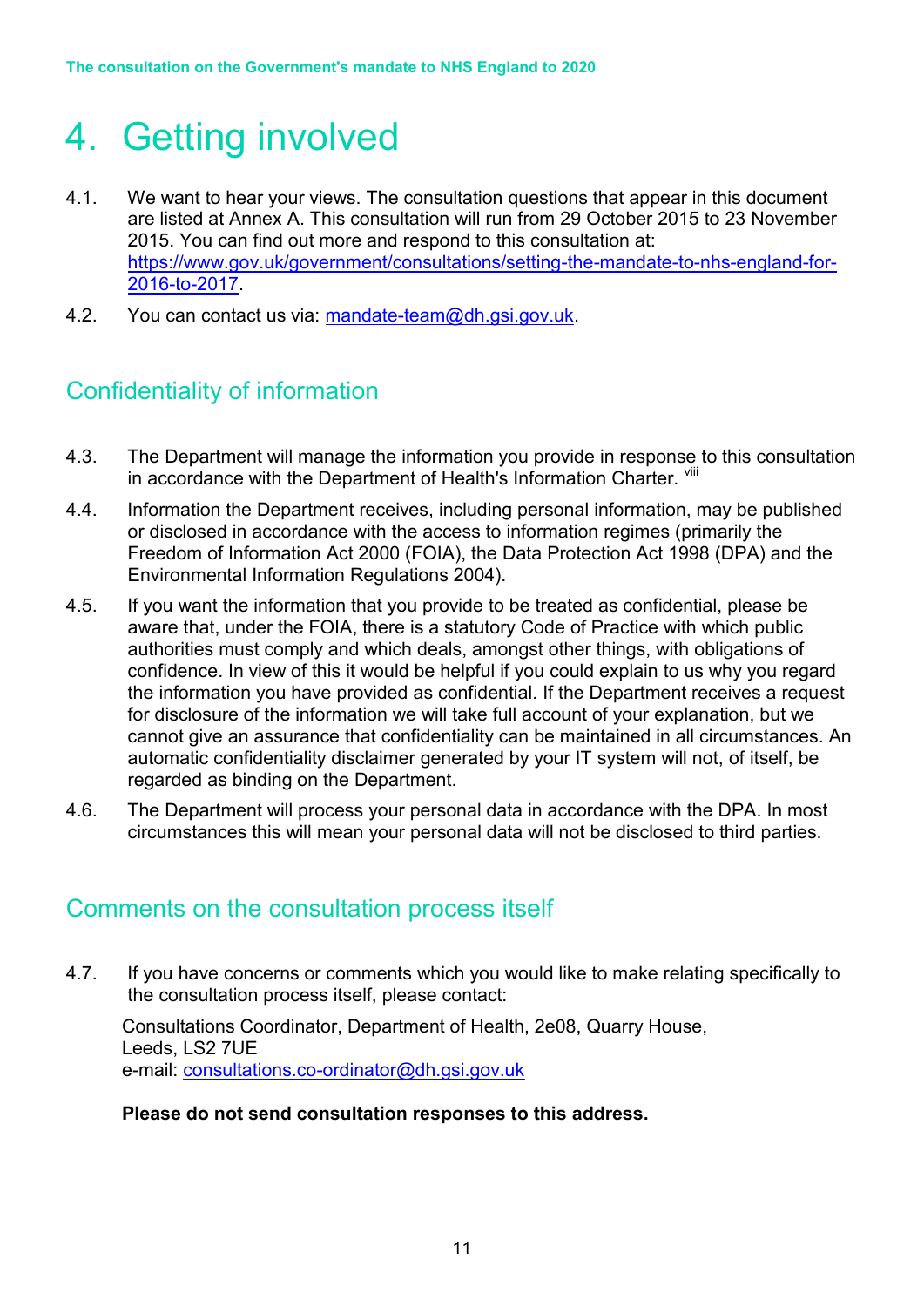## <span id="page-11-0"></span>Annex A: List of consultation questions

- 1. Do you agree with our aims for the mandate to NHS England?
- 2. Is there anything else we should be considering in producing the mandate to NHS England?
- 3. What views do you have on our overarching objective of improving outcomes and reducing health inequalities, including by using new measures of comparative quality for local CCG populations to complement the national outcomes measures in the NHS Outcomes Framework?
- 4. What views do you have on our priorities for the health and care system?
- 5. What views do you have on how we set objectives for NHS England to reflect their contribution to achieving our priorities?